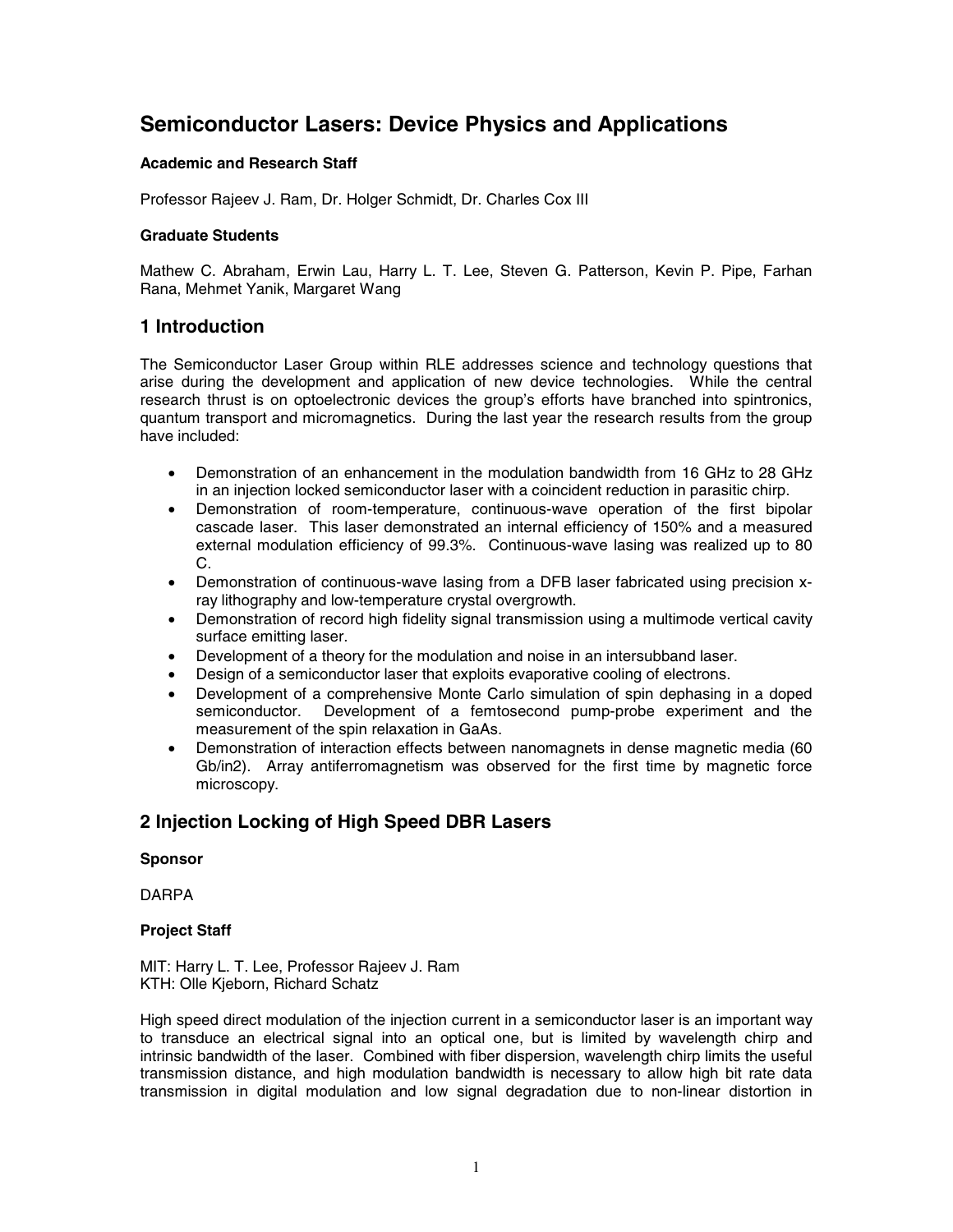analog modulation. We are investigating how these limitations in direct modulation can be overcome by injection locking and non-uniform feedback in DBR lasers.

Injection locking is accomplished by injecting a strong optical signal into the lasing mode of the slave laser at some frequency detuning from the slave cavity resonance.

The direct modulation dynamics can be dramatically different from the free running laser, depending on the degree of frequency detuning and injected power. Reduction in wavelength chirp occurs because the lasing wavelength becomes locked to the master laser and is less sensitive to variations in the cavity resonance, which instead contributes to bandwidth enhancement. This occurs because the total modal photon density depends on the phase between the master and slave fields, which varies during modulation due to the dependence of index on carrier density. This results in an increased coupling between the carriers and photons, giving an effectively higher differential gain.

Non-uniform feedback is accomplished in DBR lasers by utilzing a DBR with a stopband on the order of, or narrower than the fabry-perot resonance in the active part of the cavity. This allows lasing on the sloped part of the DBR stopband which causes the reflectivity to depend on the lasing frequency, a condition termed detuned loading. This variation adds an additional feedback mechanism which stabilizes the lasing frequency to reduce chirp and effectively increases the differential gain to enhance the modulation bandwidth.

Because of the similarity in the mechanisms involved with injection locking and detuned loading, it is unclear how the two will perform when combined by injection locking a DBR laser. Preliminary measurements using the experimental setup in Fig. 1 indicates bandwidth enhancement beyond the maximum free running bandwidth is possible along with evidence of significant chirp reduction.

Data for two injection locked conditions, using DBR lasers fabricated in the Semiconductor Laboratory at KTH in Sweden, is shown in Figs. 2 and 3. For the –11.8dB injection level, the 3dB bandwidth was enhanced to 28GHz, albeit in a non-ideal way since the low frequency efficiency drops by approximately 10dB and the response appears under damped. It is not clear what implications this would have for large signal digital modulation although the high peak suggests excessive ringing may occur. For this injection level, the chirp reduction is likely to be dominated by the injection locking forcing the laser to lase toward the long wavelength side of the DBR. For the –1.9dB injection level, the change in the 3dB bandwidth from 4.25 to 21GHz is quite dramatic. The relative flatness suggests that minimal signal degradation occurs during transmission through 25km of fiber. This may have important ramifications for long distance directly modulated links.



Fig. 1. Experimental setup for optical injection locking DBR lasers. The lasers are mounted on a temperature-controlled stage at 20°C and fiber coupled. The optical circulator allows injection through the front facet of the slave, and provides an additional stage of isolation for the master laser.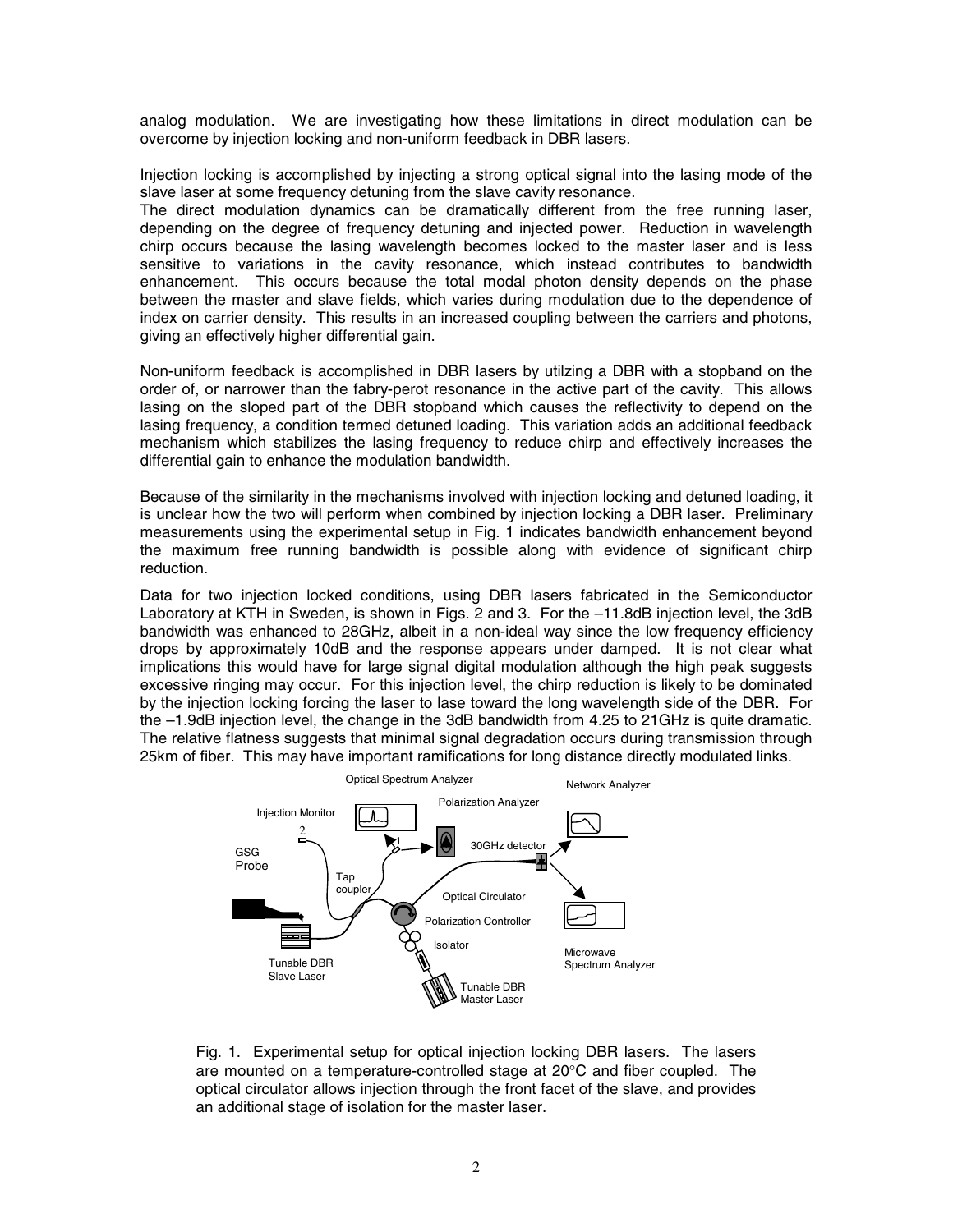

Fig. 2. Modulation response for –11.8dB injection (circles), -1.9dB injection (squares). Solid lines are locked and dashed lines are free running. The solid markers denote 3dB frequency.

### **3 High Speed DFB Lasers**

#### **Sponsor**

Defense Advanced Research Projects Agency

#### **Project Staff**

MIT: Farhan Rana, Michael H. Lim, Elisabeth Koontz, Professor Leslie Kolodziejski, Professor Henry I. Smith, Professor Rajeev J. Ram

High-speed semiconductor DFB lasers are crucial for high-speed optical communication links. These lasers can be directly modulated at frequencies reaching 20 to 30 GHz. They have important applications in optical links based upon WDM (wavelength division multiplexing) technology. Direct laser modulation schemes are much simpler to implement and integrate than modulation schemes based upon external modulators. However, modulation bandwidth of external modulators can easily go beyond 60 GHz. Thus, it is technologically important to have DFB lasers whose modulation bandwidths compete with those of external modulators. The goal of this project is to develop DFB lasers capable of being modulated at high speeds with low distortion and chirp.

High performance DFB lasers demand that careful attention be paid to the grating design, which provides the optical feedback. Spatial hole burning, side mode suppression, radiation loss, laser linewidth, spontaneous emission in non-lasing modes, lasing wavelength selection and tunability, and laser relaxation oscillation frequency are all features that are very sensitive to the grating design. Improved grating design can significantly enhance laser performance, especially at higher modulation frequencies. Various techniques have been developed that allow fabrication of gratings with spatially varying characteristics and with long-range spatial phase coherence. Using a combination of E-beam, interferometric and X-ray lithographies we can write a variety of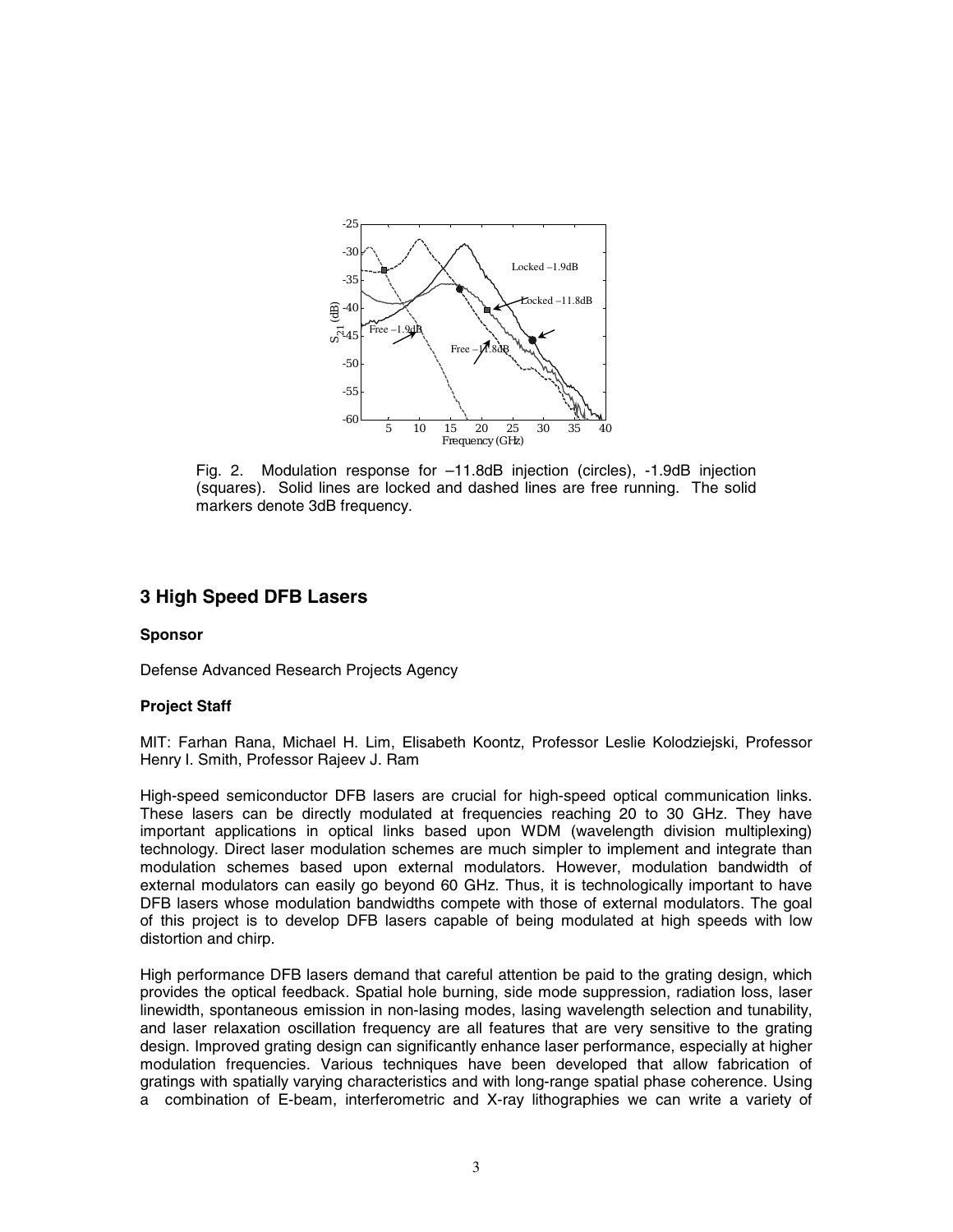grating patterns. This provides us a unique opportunity for exploring a wide variety of grating designs for semiconductor DFB lasers. We plan to explore laser devices suited for high speed as well as for low noise operation.

We have developed techniques for fabricating high-speed polyimide planarized ridge waveguide laser structures that have low capacitance and are therefore ideally suited for high frequency operation. Fig. 3 shows cross section of a polyimide planarized InP DFB laser. The active region consists of five strain compensated InGaAsP multiple quantum wells. A square grating is imprinted in a InGaAsP layer above the active region by using interferometric and X-ray lithographies. The grating is dry etched with RIE using a mixture of hydrogen and methane gases. A p-doped InP layer is re-grown on top of the grating, followed by a heavily p-doped InGaAs cap layer. The wave-guiding ridges are also formed by dry etching with a hydrogen and methane plasma. Polyimide planarization is achieved by spinning multiple coatings of polyimide followed by a high temperature cure. Cured polyimide is then dry etched with RIE using a mixture of oxygen and carbon tetra-fluoride until the top of the ridge gets exposed. Ohmic contact to the ridge is made by lift-off on top of the polyimide layer. The thick layer of polyimide significantly reduces the capacitance between the top metal contact and the substrate. A large value of this capacitance can short out the active region at high frequencies.

Fig. 4 shows the measured output power from a DFB laser fabricated using the polyimide process. Fig. 5 shows the measured spectrum of the DFB laser. Laser characteristics show good output powers with side mode suppression ratios better than 40 dB.



Fig. 3: Polyimide planarized InP DFB ridge-waveguide laser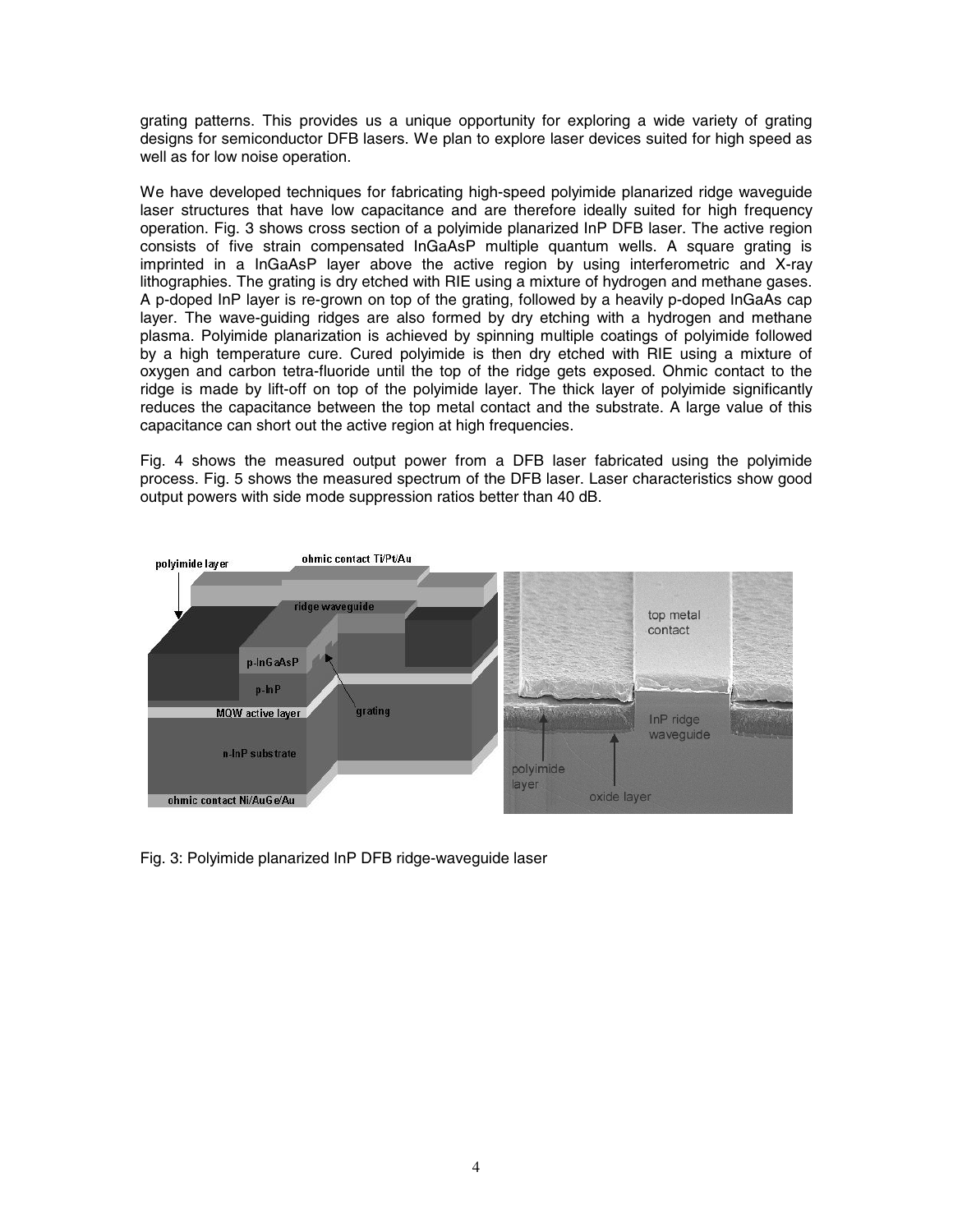

Fig. 4: Measured output power from a DFB laser



Fig. 5: Measured spectrum of a DFB laser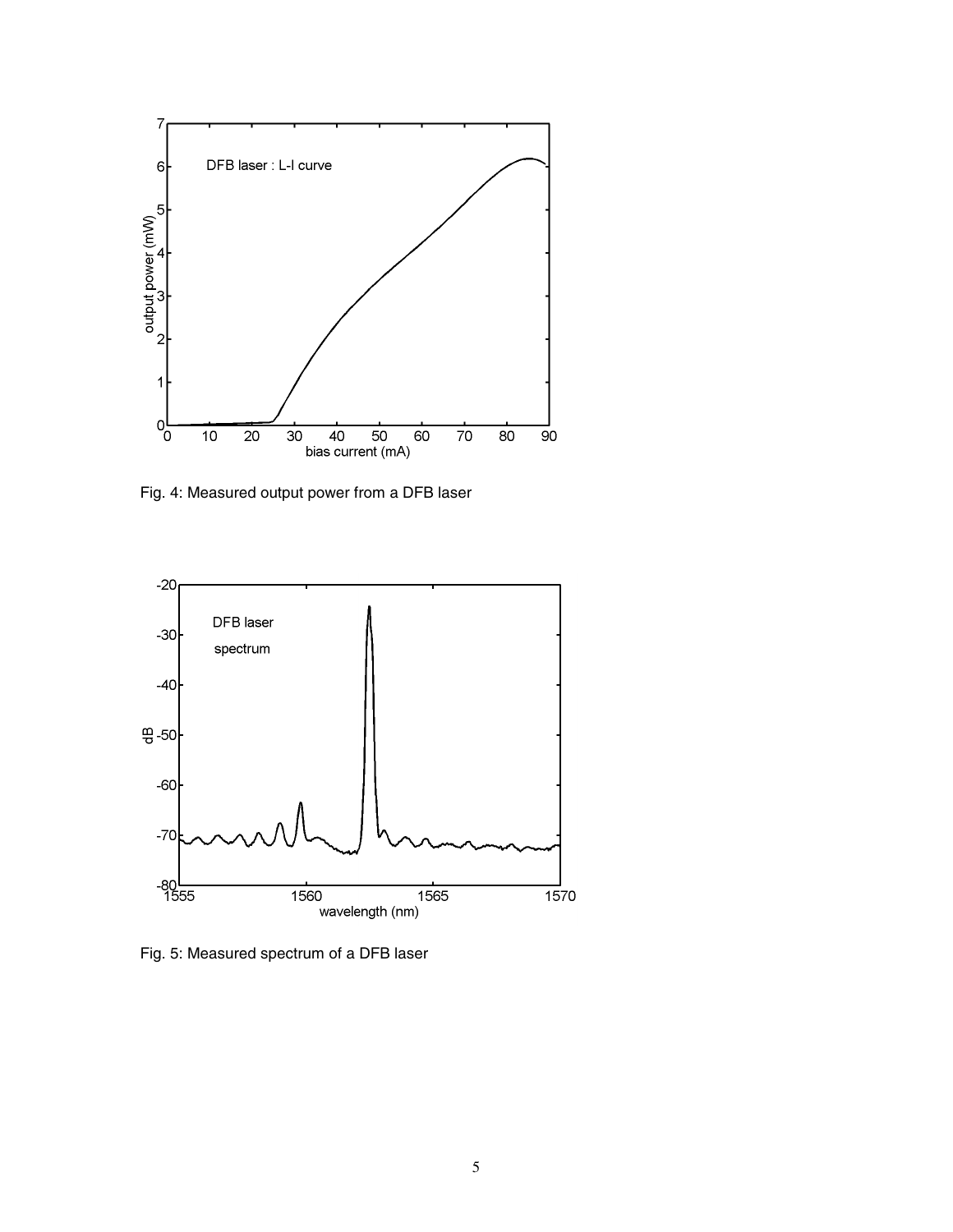## **4 High Fidelity Multimode VCSEL Links**

#### **Sponsor**

Office of Naval Research

#### **Project Staff**

MIT: Harry L. T. Lee, Professor Rajeev J. Ram Sandia National Labs: Kent Choquette

Using VCSELs for high fidelity RF communication was shown to be feasible for applications requiring modest dynamic range in short multimode links for modulation frequencies that fall within between limits set by mode partition noise and bandwidth of the laser. These issues arise because of the dynamics of the multiple transverse modes in these VCSELs.

While the total optical output of the VCSEL can have low noise, the partitioning of the total power between the different transverse modes fluctuates. When combined with imperfect coupling efficiency into the optical fiber or detector, this results in a much higher noise level than with perfect coupling. This is typically referred to as mode partition noise. The frequency dependence of this noise is important because it sets the lower frequency limit for the useful modulation bandwidth of the VCSEL. In optical link measurements, mode partition noise decreased towards high frequencies but significant mode partition noise degraded performance for frequencies as high as 2-3 GHz.

The effect of multiple transverse modes on the modulation response and non-linear distortions is unclear. Depending on the degree of overlap between the modes and how they share the common carrier density, separate modes may behave like individual lasers, which could limit the modulation bandwidth and increase distortion, or behave as a single laser. Spatial hole burning and carrier diffusion are expected to play a role in the modulation response and non-linear distortion of the VCSELs.

To better understand transverse mode effects, analytical models are being developed to capture multi-transverse mode spatial hole burning effects without resorting to fully spatially varying simulations. Building on previous work that modeled conventional fabry perot lasers, in which the time evolution of the spatial components of the carrier density were followed, convenient 2-D basis function expansions are being developed to allow modeling the spatial evolution of the carrier density and coupling between transverse modes. This level of simplification will allow the development of analytical expressions to estimate the small signal modulation response, distortions, and noise spectral density and provide insight into the physics of the multimode VCSELs.

## **5 High Efficiency, Bipolar Cascade Lasers**

### **Sponsor**

Rome Laboratory, DARPA. Office of Naval Research

### **Project Staff**

Steven G. Patterson, Erwin Lau, Kevin Pipe, Gale Petrich, Professor Leslie Kolodziejski, Professor Rajeev J. Ram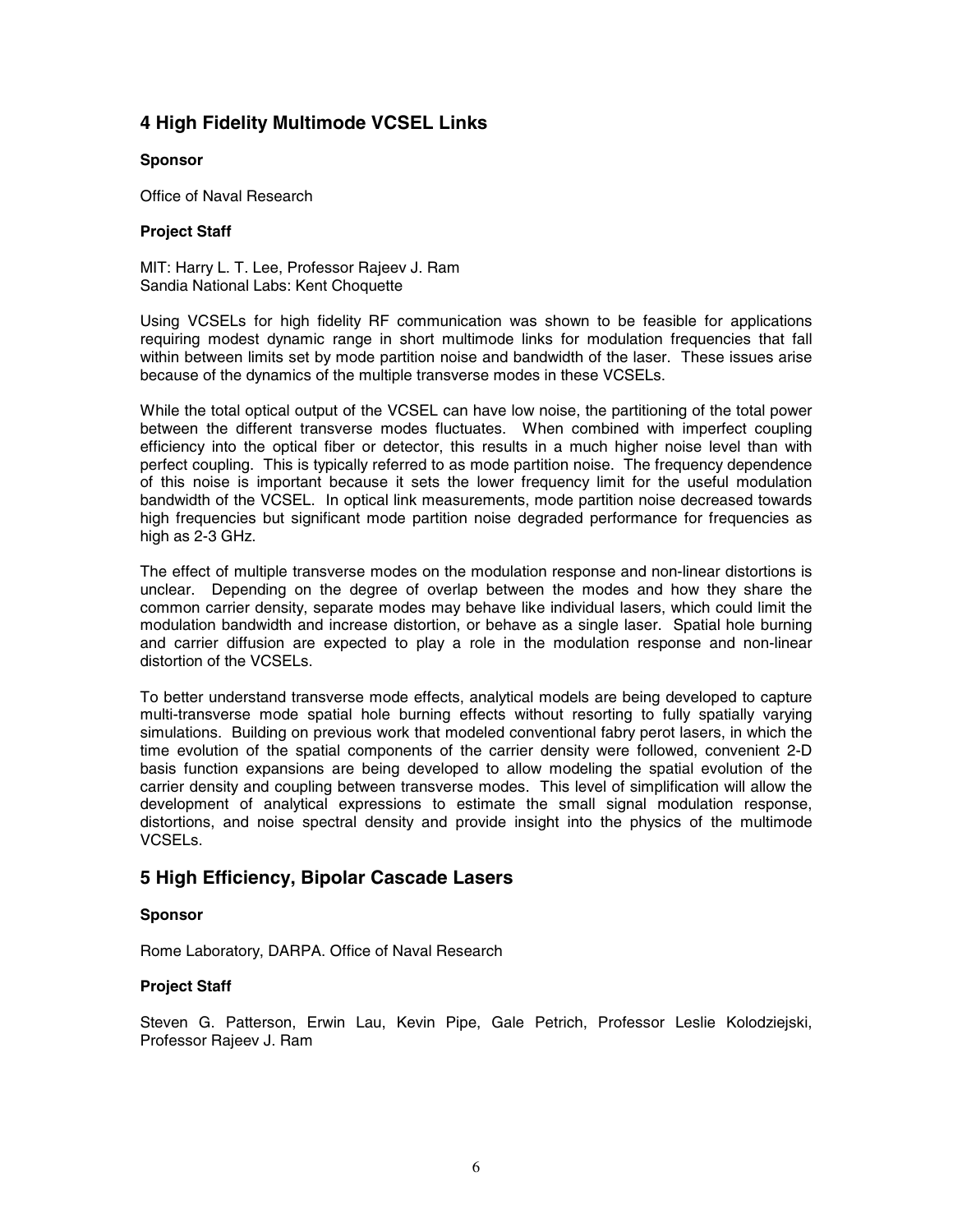Bipolar cascade lasers (BCLs) are capable of demonstrating voltage, incremental resistance, and differential slope efficiencies that are ideally the sum of the individual laser junctions in the cascade. The first room temperature (RT), continuous wave (CW) performance of a BCL was recently reported with a demonstrated differential slope efficiency of 99.3%. The BCL ideally operates by having each injected electron participate in a recombination event in the topmost active region, then tunnel from the valence band of the first active region into the conduction band of the next active region, participate in another recombination event, and so on through each stage of the cascade. A cascade of N sections then requires a voltage bias of N diode voltage drops. Since the threshold current of each active region is ideally the same as a single stage laser, the DC power dissipation, and hence the heating, of the BCL also goes up linearly with the number of cascaded sections. It can then be expected that this increased heating will effect the thermal properties of the BCL. The temperature behavior of gain-guided, Fabry-Perot, RT, CW bipolar cascade lasers has been investigated and characterized. The temperature  $T_0$ characterizes the sensitivity of the laser's threshold current to temperature, while the temperature  $T_1$  characterizes the sensitivity of the laser's differential slope efficiency to temperature. Thermal characterization also gives insight into device functioning and points the way toward better laser design.

The devices used in the thermal study for this paper are 300 um long devices with a single highreflectivity (HR) coated facet  $(R = 95%)$ . All devices have Fabry-Perot cavities and are gainguided. The lasing wavelength of both QWs is  $\sim$  990 nm. Shown in Figure 6 is the temperature dependence of the light power vs. injected current for a representative 20 µm wide HR-coated device. In Figure 7a it can be seen, that for the BCL devices being studied here, the continuouswave T<sub>o</sub> = 102.5 K over the heatsink temperature range of 10-40  $^{\circ}$ C, but drops off dramatically to 55.7 K for heatsink temperatures in the range of 50-80  $^{\circ}$ C. Over the entire temperature range of operation  $T_0$  = 76 K. Two values for  $T_1$  can be extracted for the BCL, corresponding to the temperature dependence of the differential slope efficiency both below and above the onset of lasing in the bottom active region in the L-I slope. For the 20 um wide HR coated device, the values of  $T_1$  are 81 K (below the second active region's threshold) and 47 K (above the second active region's threshold) (Fig. 7b). It is seen that  $T_1$  drops most dramatically above heatsink temperatures of 40-50 $^{\circ}$ C.

The top surface temperatures of the BCL and a conventional single QW InGaP/GaAs/InGaAs laser were measured as a function of bias current density. The length of the conventional laser was chosen so as to have similar mirror losses as the BCL. Measurements were made by directly touching a calibrated micro-thermocouple to the metal biasing contacts. The bottom-side heatsink temperature was maintained at 20  $^{\circ}$ C with the laser submount thermally connected to the heatsink via thermally conductive silicone paste. The BCL heats over twice as quickly as the conventional single QW device. Secondary evidence of the increased temperature of the QW is found by comparing the slope efficiency of the single QW conventional laser with the slope efficiency of the BCL. The conventional device has a slope efficiency of 60%, while the BCL's 93% efficiency is well below the expected 120% efficiency.

Finite element modeling of both the BCL and the conventional, single stage InGaP/InGaAs/GaAs laser was performed. The solid lines in Figure 8 show the surface temperature values as determined by simulation. Very good agreement between simulation and measurement can be seen, indicating the simulations can provide insight into the temperature distribution within the devices. The most important result illuminated by the simulation is the realization that even when the voltage of the lasing (top) active region is clamped, the unclamped (non-lasing) bottom active region continues to act as a significant source of heating for the top active region. The top active region also acts as a heat source for the bottom active region, further delaying onset of lasing for the bottom active region. By the time the bottom active region reaches threshold, the thermally increased optical losses have compromised the differential slope efficiency of the BCL.

The dashed lines in Figure 8 are the active region temperatures calculated using the thermal impedance. There is excellent agreement between the calculation based upon  $Z<sub>T</sub>$  and the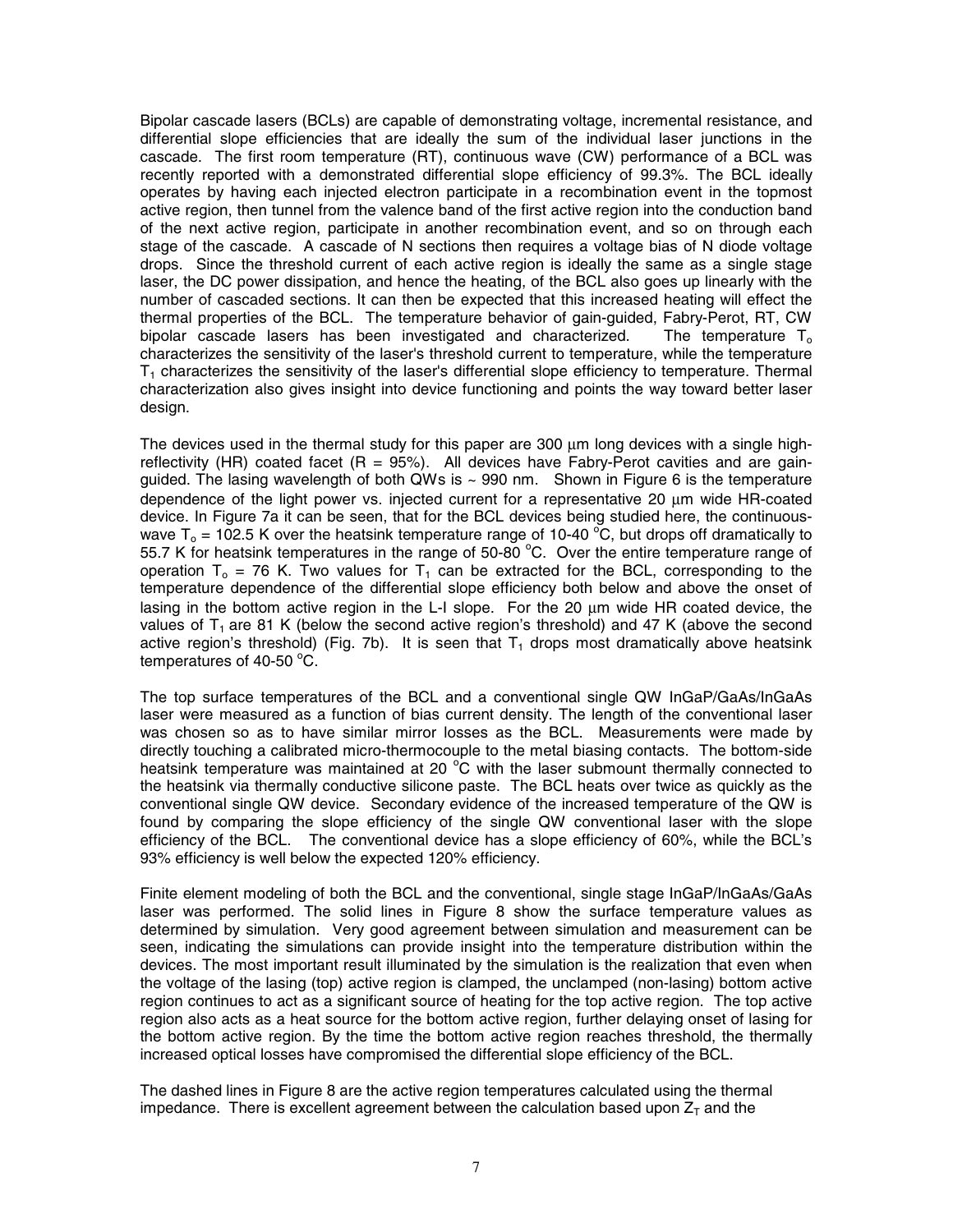measurements of the surface temperature for the conventional device. For the BCL agreement is good for bias current densities less than 800 A/cm<sup>2</sup>, but divergent behavior is exhibited beyond the onset of lasing in the top active region. Utilizing the information obtained in this study, a second generation BCL has been designed to include multiple quantum-well active regions, broadened waveguides, current blocking apertures, and a reduced-bandgap tunnel junction.



Fig. 6. Light power vs. input current for a 20 um wide, 300 um long, RT, CW, Fabry-Perot gainguided, single facet HR coated BCL. CW lasing is achieved up to 80  $^{\circ}$ C. Dots indicate onset of lasing for the bottom active region. Inset: The bipolar cascade device structure.



Fig 7a. CW threshold current versus heatsink temperature for the same device as Fig.6.  $T_0$  is 104.5 K over the range 10-40  $^{\circ}$ C, but abruptly drops to 55.7 K for heatsink temperatures in the range  $50-80$  °C.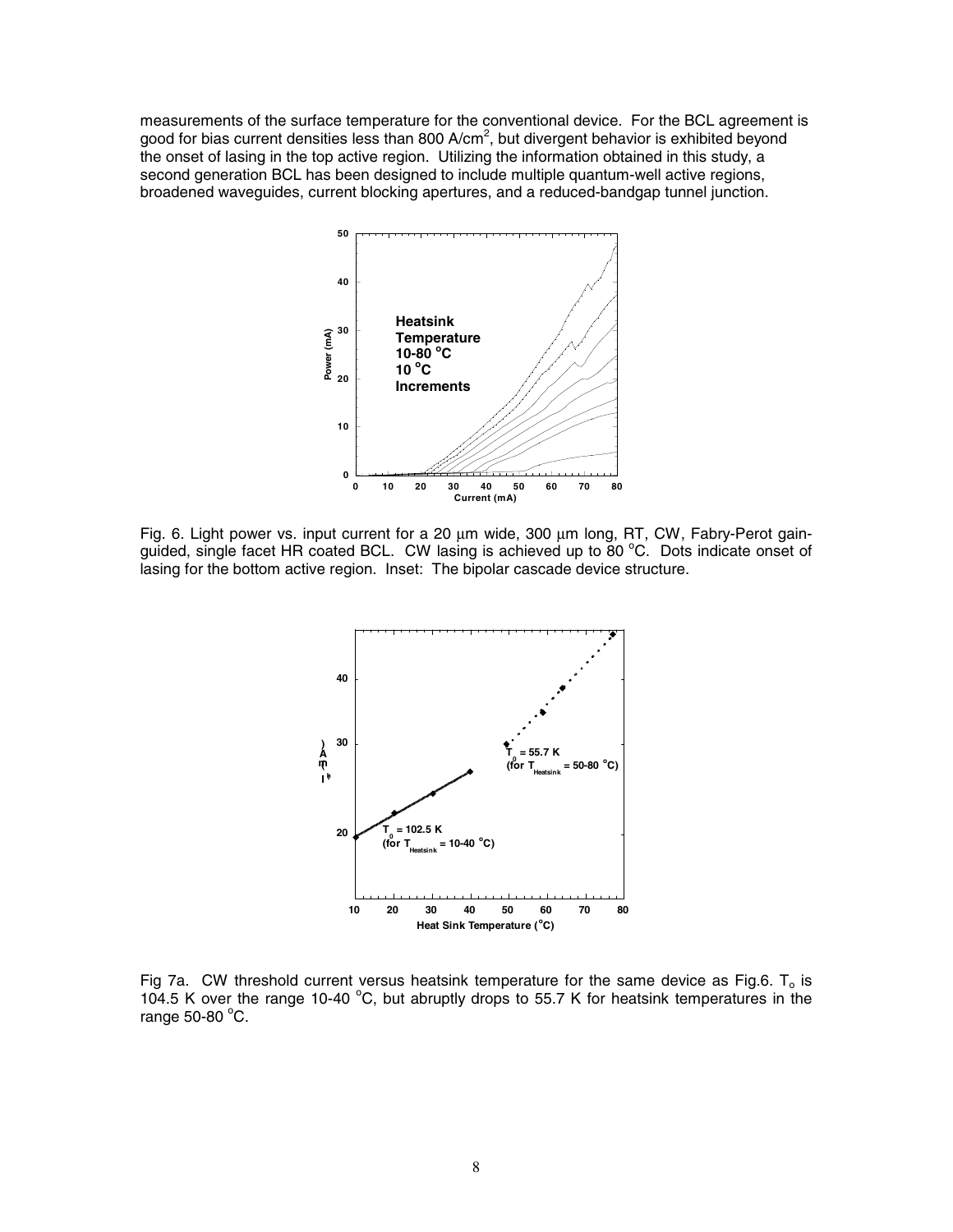

Fig. 7b.  $T_1$  values for the device of Fig. 6.



Fig 8. Surface temperature measurements and simulations for a BCL and a single QW conventional laser vs. bias current.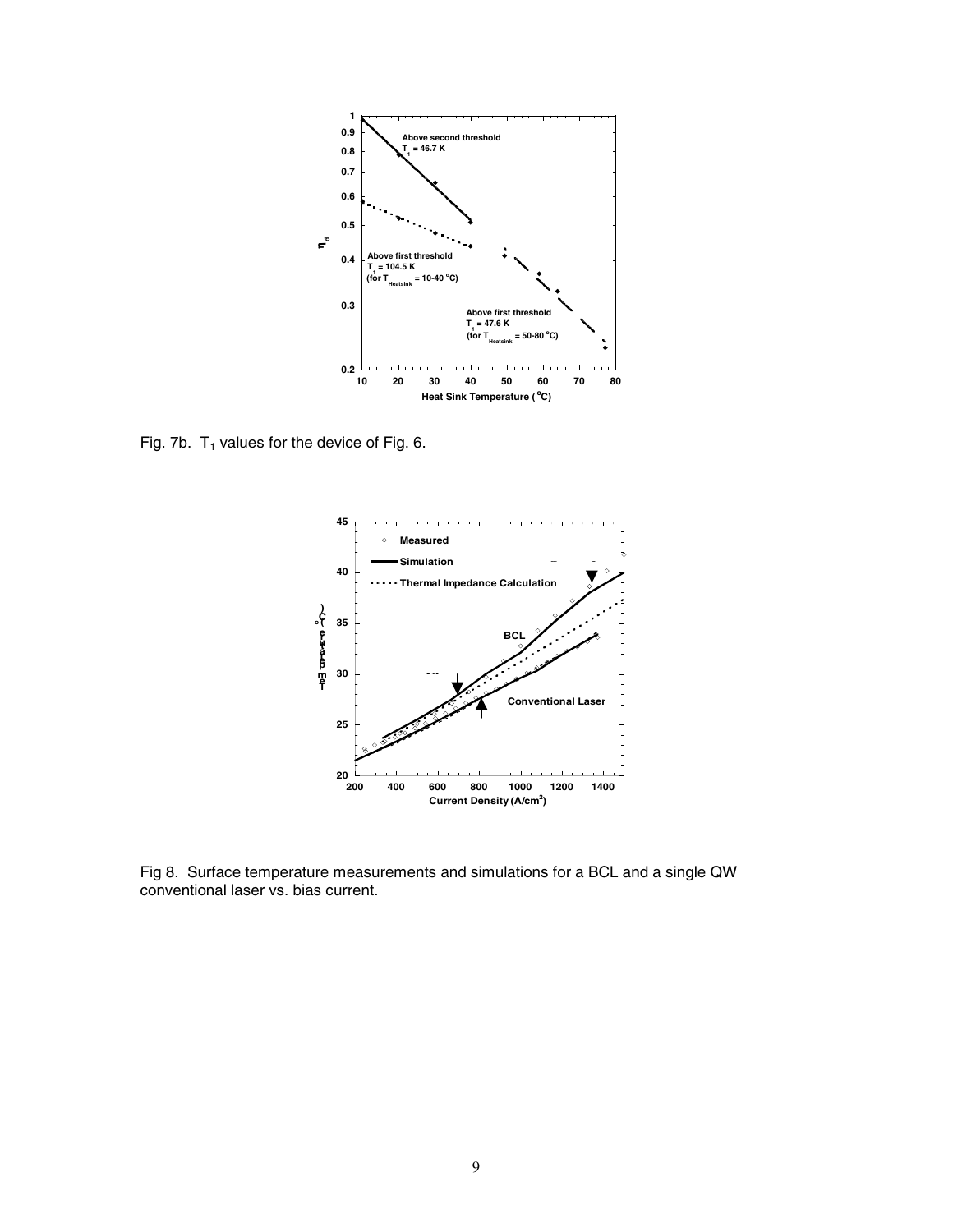### **6 Dynamics and Noise in Intersubband Lasers**

#### **Sponsor**

Office of Naval Research

#### **Project Staff**

Farhan Rana, Professor Rajeev J. Ram

Unipolar quantum cascade lasers (QCLs) utilizing intersubband transitions to generate photons have become important sources of light in the mid-infrared region  $(5 - 15 \mu m)$ . The recent advances in new materials systems, like the nitrides and the antimonides, open the possibility of  $QCLs$  operating at wavelengths close to 1.55  $\mu$ m, which is an important wavelength region for optical communication systems. Despite the significant progress made in the experimental realization of QCLs, no papers have appeared in the literature which quantitatively describe the dynamics of electrons and photons in these lasers, or shed light on the noise properties of these lasers. We have developed a comprehensive theoretical model that achieves these goals.

Fig. 9 shows a multiple quantum well structure that defines a single stage of a QCL. QCLs are different from interband semiconductor lasers in three important ways which can have a significant impact on their noise properties. First, electron transport in QCLs takes place by tunneling between states in adjacent quantum wells. It is well known that coulomb interactions in resonant tunneling in quantum well structures can suppress (or enhance) current noise by providing a negative (or positive) feedback. High impedance suppression of current noise in interband semiconductor lasers can lead to squeezed photon output. It is therefore intriguing whether coulomb correlations in electron transport can also lead to squeezing in QCLs. Any model for the photon noise in QCLs must take into account these coulomb correlations selfconsistently. Secondly, in interband semiconductor lasers the carrier density does not increase beyond its threshold value and, therefore, the noise associated with the non-radiative recombination and generation processes also remains unchanged beyond threshold. In QCLs the electron densities in the upper and lower lasing states are not clamped but keep increasing when bias current is increased beyond threshold. As a result non-radiative recombination and generation processes contribute significantly to photon noise even at high current biases. Lastly, since all gain sections in a QCL are connected electrically and optically, electron density fluctuations and photon emission events in different gain sections become correlated. The effect of these correlations on the photon noise spectral density must also be taken into account.

The model developed by us consists of a set of coupled self-consistent Langevin rate equations for fluctuations in electron density in different energy levels of each gain stage. Fluctuations in the electron density are caused by radiative and non-radiative scattering processes, electron tunneling processes and also by fluctuations in the current injected into the gain stage. Fluctuations in the current are a relaxational response to electron scattering and tunneling events occurring inside all the gain stages of the QCL, and they are also caused by sources external to the laser which include thermal noise sources associated with circuit resistances. Photon density fluctuations are also modeled by Langevin rate equations. Electron density fluctuations in different gain stages are all coupled to the photon density fluctuations and to the fluctuations in the current which flows through all the gain stages connected in series. The system of equations obtained this way can easily be solved analytically or numerically to give the current modulation response of the laser and also the spectral density of photon number fluctuations and current fluctuations. Our theoretical model can be used to study a variety of QCLs that have been reported in literature.

Fig. 10 shows the current modulation response of a QCL. The modulation response is overdamped and rolls off around 20 GHz. The modulation bandwidth of most QCLs is primarily limited by the long photon lifetime inside the laser cavity. Fig. 11 shows the Fano Factor for the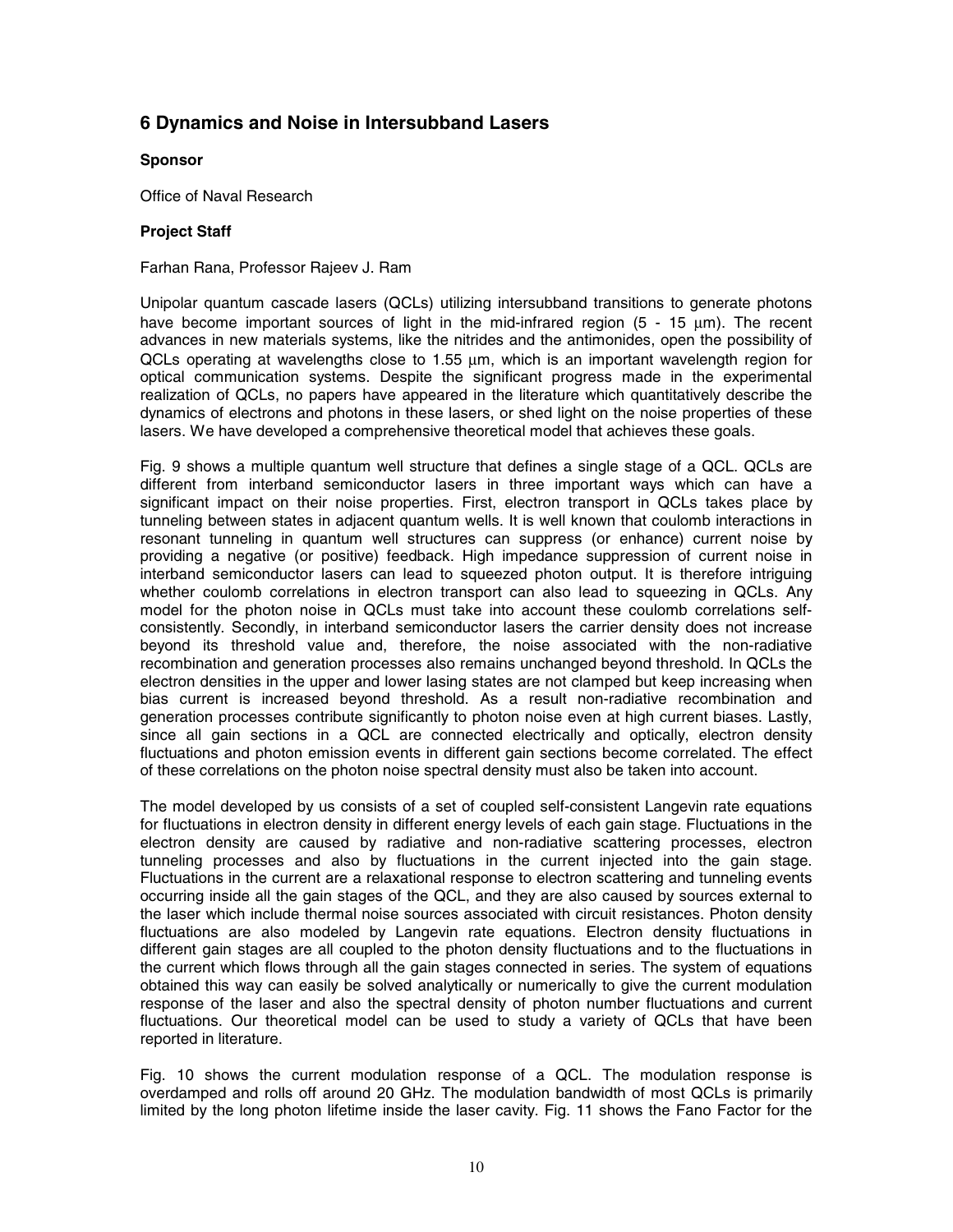current fluctuations as a function of the current bias when the QCL is connected with an ideal voltage source. The suppression of the current fluctuations below the shot noise level is a result of the coulomb correlations in electron transport, and the fact that the impedance of a single gain stage of a QCL is much smaller than the impedance of the entire QCL. Fig. 12 shows the Relative Intensity Noise (RIN) of a QCL as a function of the bias current. Even though the fluctuations in the pump current are suppressed below the shot noise level, the RIN shows that the photon noise remains above the shot noise level (standard quantum limit), and only at very large bias currents a small (0.2 dB) amount of squeezing is possible. The absence of any significant squeezing in QCLs is due to the fact that the electron densities in the lasing levels do not get clamped but keep increasing with the bias current beyond threshold. And, therefore, contribution to the photon noise from the non-radiative scattering processes also keeps increasing with the bias current.



Fig. 9: Gain Stage of a Quantum Cascade Laser



Fig. 10: Current Modulation Response of a Quantum Cascade Laser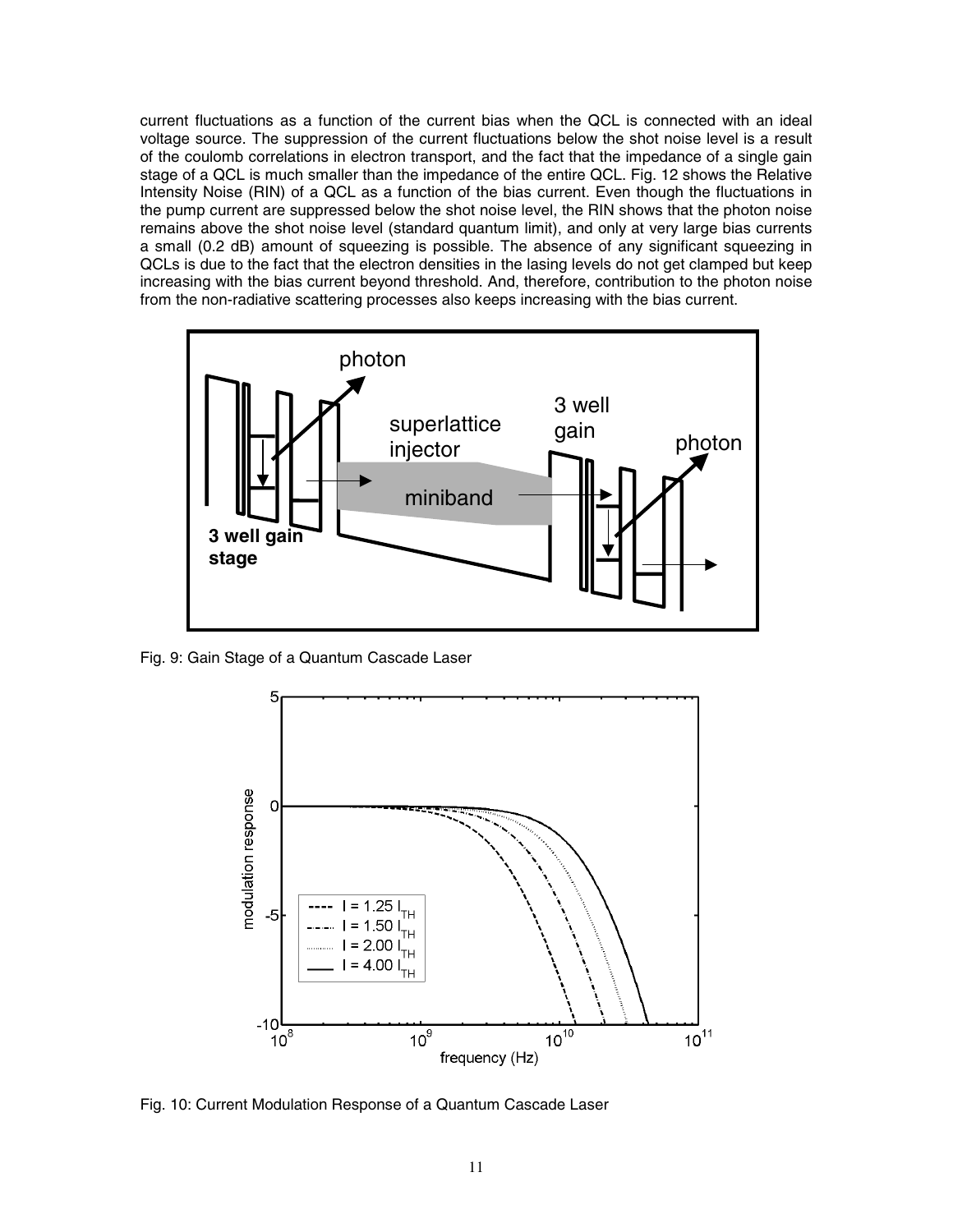

Fig. 11: Fano Factor for Current Fluctuations for a Quantum Cascade Laser



Fig. 12: Relative Intensity Noise (RIN) of a Quantum Cascade Laser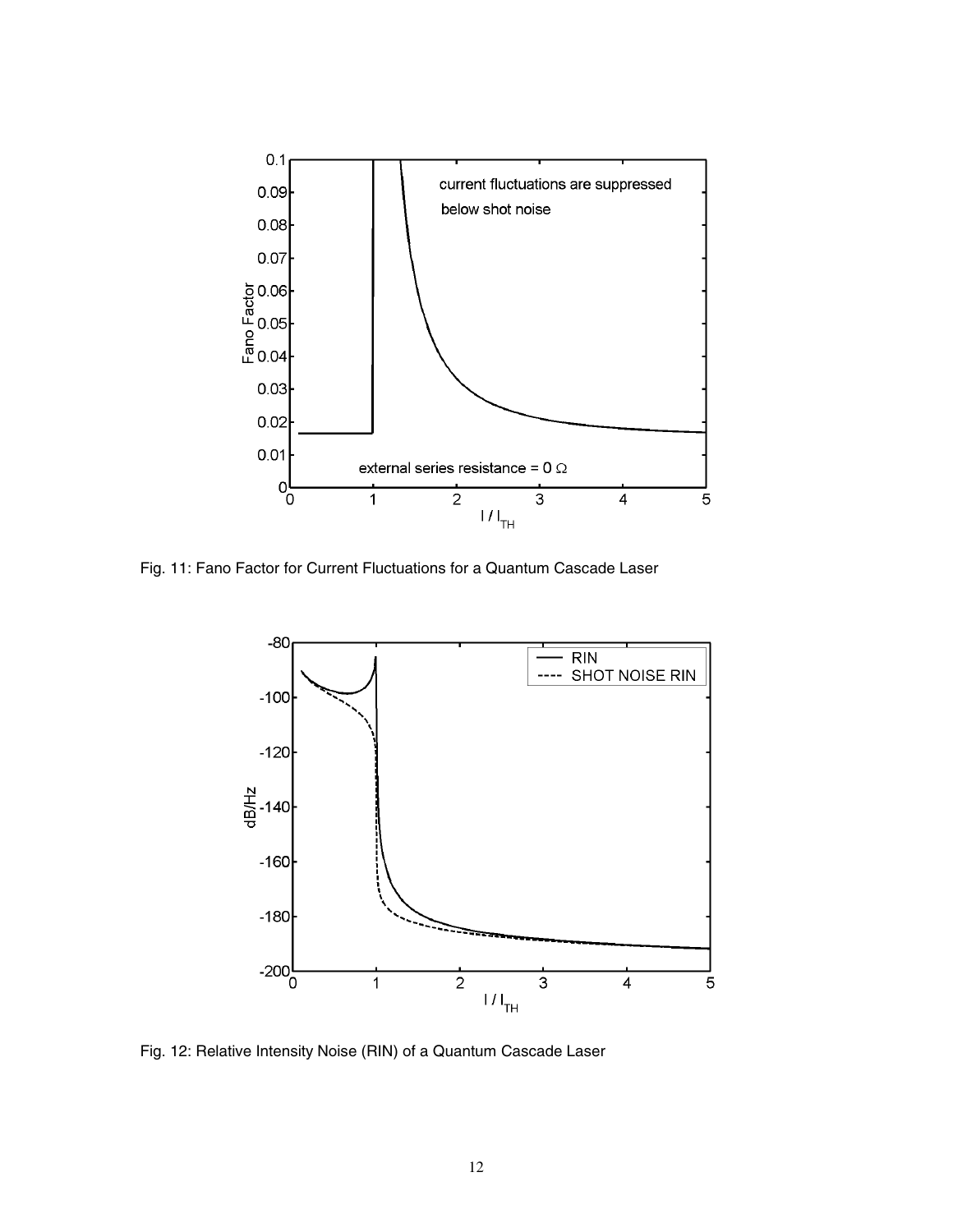## **7 Injection Current Internally Cooled Light Emitters (ICICLE)**

#### **Sponsor**

Office of Naval Research

#### **Project Staff**

Kevin P. Pipe, Professor Rajeev J. Ram

Temperature effects are important in semiconductor lasers because heat increases both the spread of the carrier energy distribution and the leakage current out of the quantum wells, making it harder to achieve inversion. In the case of long-wavelength lasers, which suffer from additional optical absorption and Auger recombination, heat management is especially crucial. While midinfrared lasers have many applications in fields such as pollution monitoring, room-temperature continuous-wave devices do not exist, primarily due to heating problems.

Conventional methods for cooling a laser involve an external structure such as a bonded Peltier cooler; these tend to be bulky and heavy, and are a limiting factor in the downscaling of the device package. The design of the Injection Current Internally Cooled Light Emitter attempts to provide cooling on a small scale by making the cooling mechanism internal to the laser structure. In this novel approach, the same carriers used to produce light also take heat energy out of the lattice.

The band structures for both a conventional laser and for an idealized ICICLE are shown in Figure 13. Whereas carriers in the conventional structure are accelerated by the electric field at the core/cladding interface (and come back into equilibrium by depositing heat in the lattice), carriers in the ICICLE design see a potential barrier. Cooling is achieved through the process of thermionic emission, which is analogous to evaporative cooling.

One material system in which the ICICLE structure can be physically realized is InGaAsSb. These alloys have an inherent type-II interface which allows one to construct the "staircase" ICICLE band structure without resorting to heavy doping. Through the use of electrical and optical simulation software, a mid-IR ICICLE design has emerged. Experimental verification of the design is underway in collaboration with Lincoln Laboratory, which has expertise in the area of antimonide lasers and facilities for their growth.

One key to experimental characterization of the ICICLE structure is temperature measurement. In order to determine the temperature of laser structures, a microthermocouple apparatus has been constructed which is able to detect changes in temperature of 10 mK on a spatial scale of 25 um. The setup has been used to characterize several conventional laser structures, and the measurements have been correlated with theoretical models.

Theoretical work is also being carried out to gain a better understanding of heating and cooling effects in semiconductor lasers. Through a collaboration with UC Santa Cruz, a more complete picture of the dynamics of the ICICLE is being developed. Additional computer simulations, such as 2D heat flow and Monte Carlo, have been created to aid in device modeling.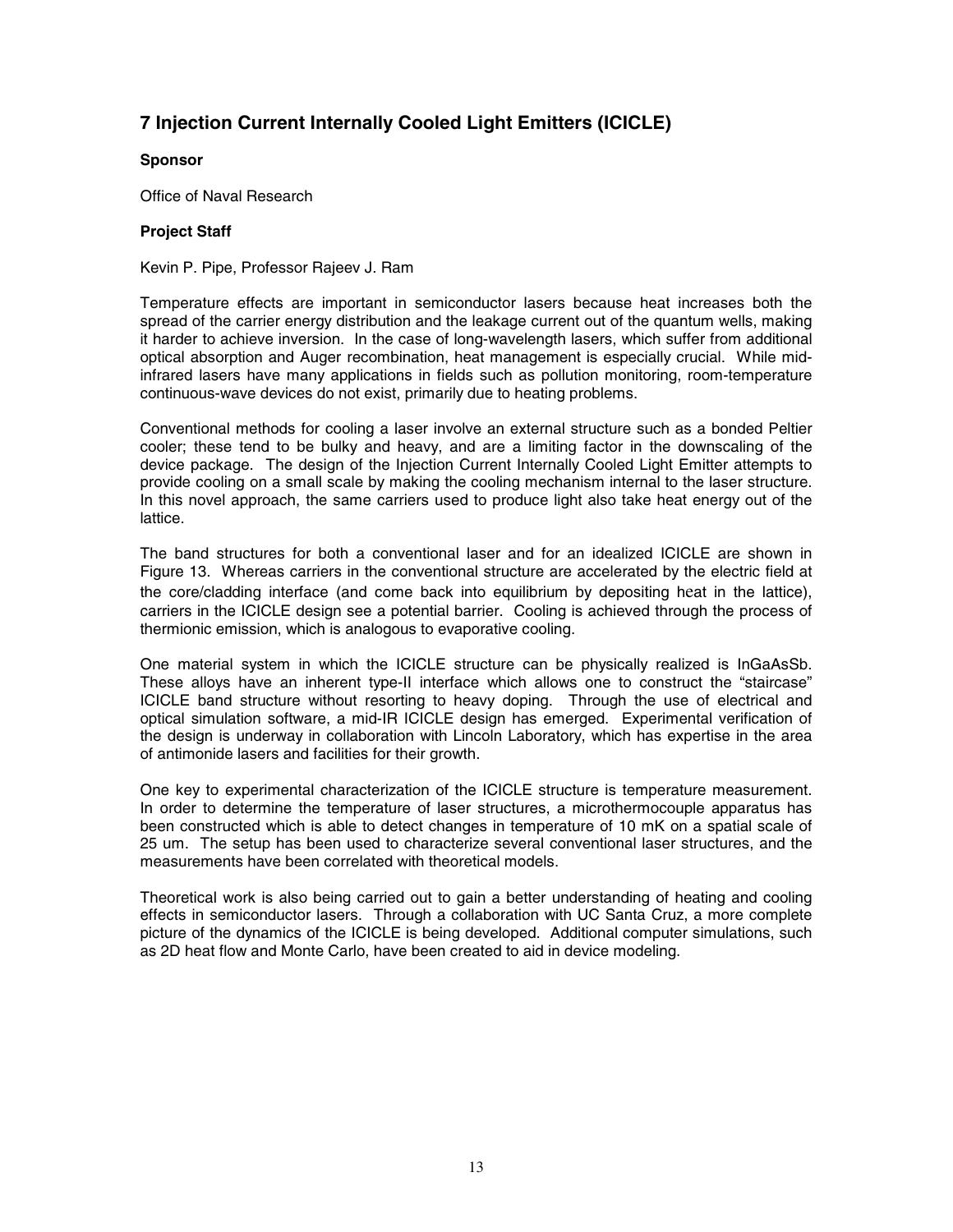

Fig. 13. Band structures for conventional laser and for an idealized ICICLE.

## **8 Electron Spin Dynamics in Semiconductors**

#### **Sponsor**

National Science Foundation

#### **Project Staff**

Mehmet Yanik, Professor Rajeev J. Ram

The study of spin dynamics is becoming important because of the emerging field of spintronics which aims at using the electron's spin to store, manipulate and transport information. Because of the fundamental nature of spin dependent processes, the study of spin dynamics might also lead to a better understanding of other dynamic quantum processes in interacting systems. For semiconductors optical methods make it possible to filter electron spin dynamics despite the background of other magnetic processes (eg. scattering with holes, magnetic impurities). Spin polarized carriers can be excited to the conduction band from the valence bands, and the evolution of the collective electron spin polarization can be monitored. We are interested in understanding the major spin scattering mechanisms and their dependence on impurity and electron concentration, temperature, interface, magnetic field, spin orbit coupling and particle interactions.

For this purpose, we built the pump probe setup shown in Figure 15 to probe femto second and pico second electron spin dynamics in III-V semiconductors. A tunable Ti/Sapphire laser provides 100 fs -1 ps pulses with repetition rate of 80 MHz. Pulses are split into two by a beam splitter having ultrafast response time and pump pulse passes through a computer controlled translation stage to introduce delay with a spatial resolution of 0.5µm corresponding to 2 fs temporal resolution. The probe pulse passes through a manual translation stage with a spatial resolution of 1µm. Both pulses are polarized by quarter wave plates having ultrafast response times. The Ti/Sapphire laser has noise components up to 9 Mhz due to oscillations in its Argon ion pump source. Pump pulses are chopped by an anti reflection coated acousto-optical modulator at 10 Mhz in order to prevent the intrinsic laser noise. Due to the heating effects at the sample, low frequency noise below 1 kHz is mixes with the probe signal. In order to cancel this noise, the probe pulse is chopped by a low frequency mechanical chopper. The pump and probe pulses are incident onto the sample surface at slightly different angles and the probe beam after being filtered by a circular and a linear polarizer is coupled via a fiber optic link to a low noise photo detector with 125Mhz response bandwidth. Phase-locked detection of detector signals is done at 10Mhz minus 1kHz. Computer control of translation stage and measurement of average laser power with a fast scan and many averaging is used to suppress noise due to laser drift.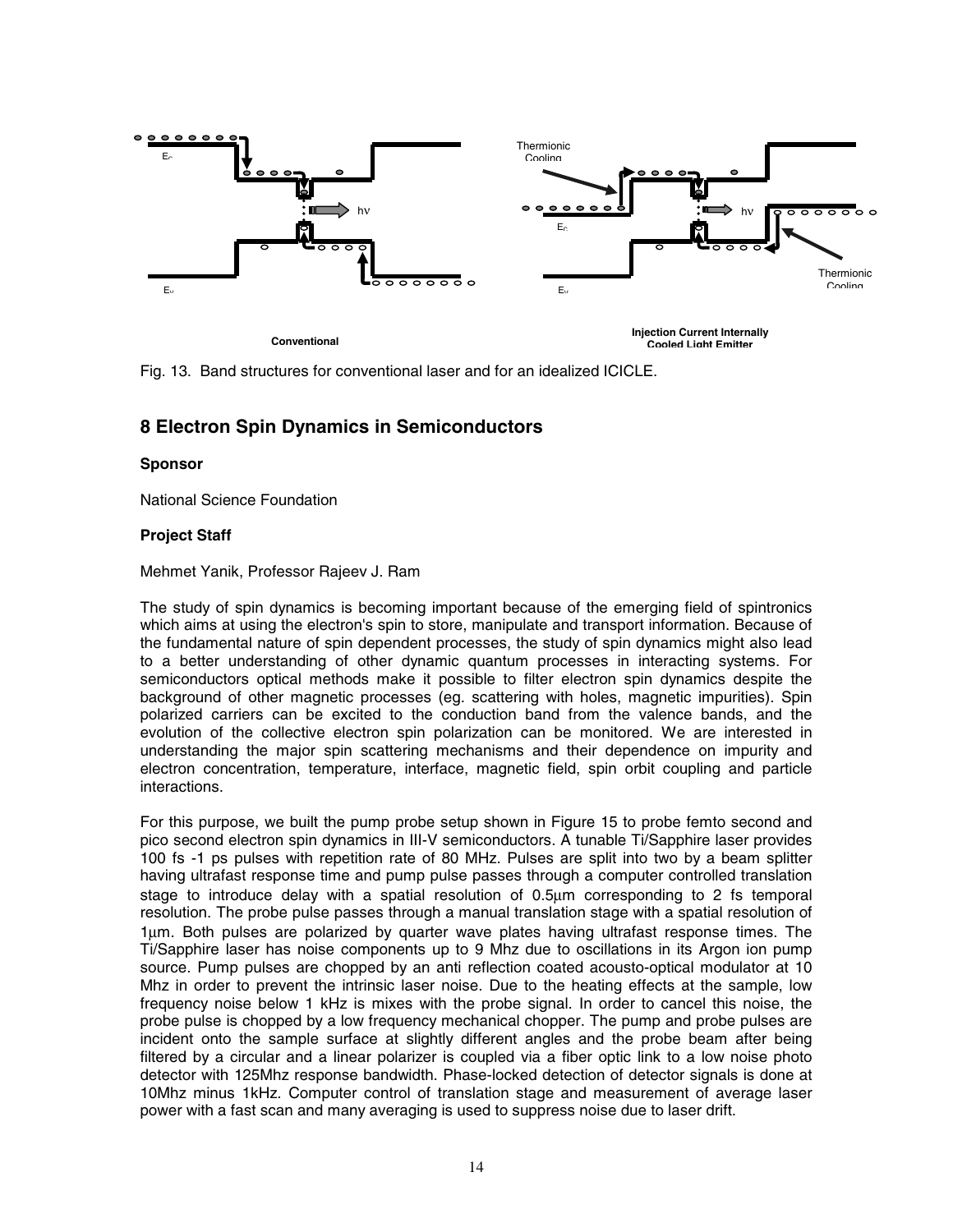Figure 14 plot shows measurements on 80nm n-doped  $In_{0.05}GaAs/GaAs$  quantum well with different pump and probe polarizations. From the difference in the decay rate of probe transmission, the carrier recombination and spin dephasing lifetimes are obtained as 0.9ns and 20ps which is in agreement with the literature verifying the pump-probe setup's calibration. Due to interface effects, in heterostructures the spin lifetime is much shorter than in bulk and much longer spin lifetimes in bulk GaAs are expected. Spin lifetime measurements are performed by many groups in various semiconductor systems, however spin dephasing mechanisms in general are not well understood due to various competing processes. Our goal is to understand these mechanisms.

The aim is to develop theoretical models of carrier spin dynamics and assess the effectiveness of various processes by comparing computational results with our experiments. We have performed Monte Carlo (MC) simulations of electron spin dynamics by including processes due to band structure, impurity and phonon scattering. Our calculations are in agreement with previous experiments showing that momentum scattering processes are suppressing spin dephasing due to motional narrowing. However calculated spin lifetimes and the temperature dependencies are much different in magnitude than experimentally observed, suggesting that another mechanism must be involved in suppressing spin dephasing. Electron-electron scattering neglected in the literature due to the difficulty in its treatment might be responsible from the suppression of spin dephasing. We are currently developing models and algorithms to treat non-equilibrium electronelectron scattering processes with arbitrary carrier distribution. Pauli exclusion, screening and exchange scattering processes for arbitrary spin density matrixes are incorporated into MC. The effect of coherent electron-electron exchange scattering on spin polarization is also included as a self-consistent spin dependent potential field.





15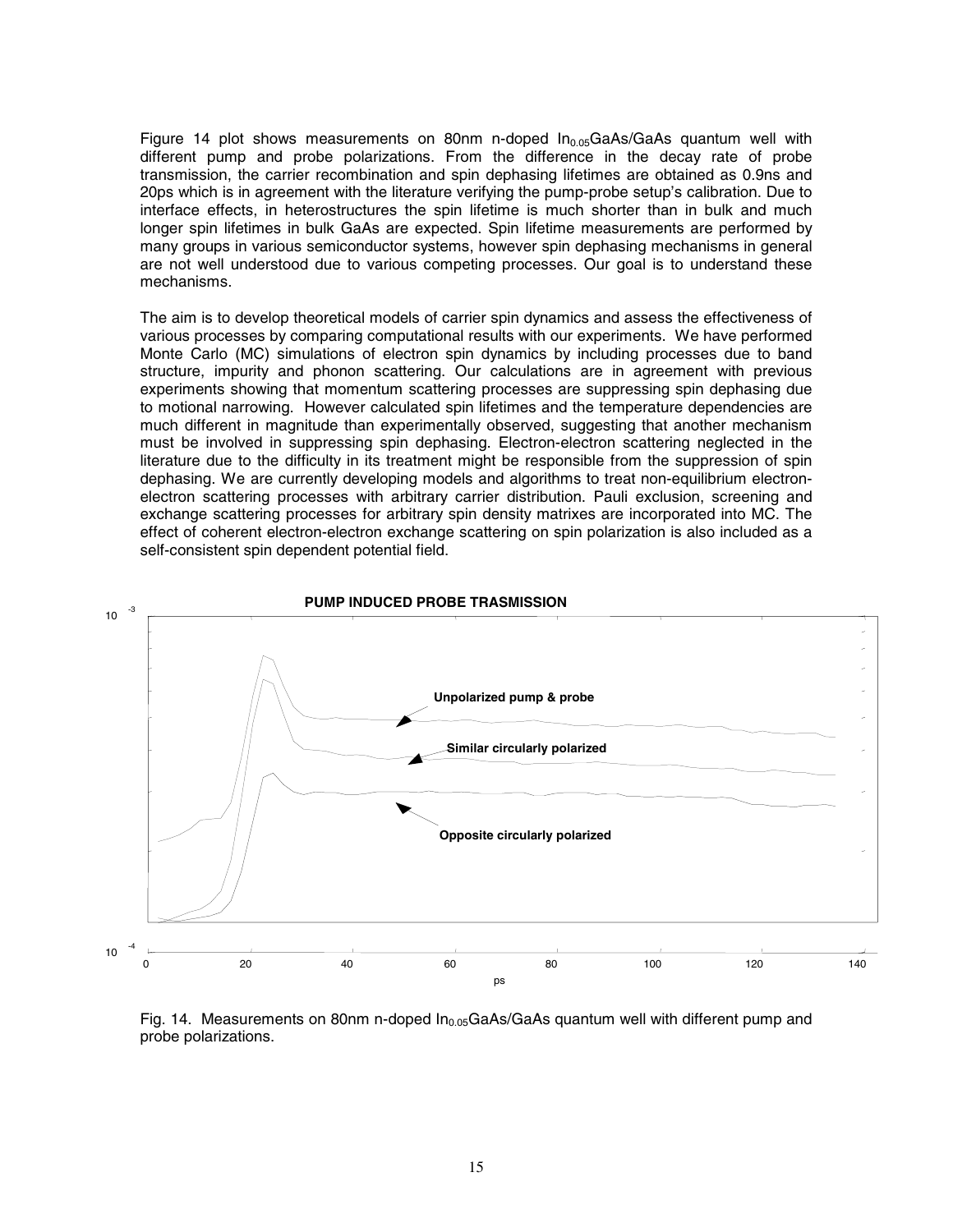

Fig. 15. A pump probe setup built to probe femto second and pico second electron spin dynamics in III-V semiconductors.

### **8 Magnetic Force Microscopy of Nanomagnetic Arrays**

#### **Sponsor**

National Science Foundation

### **Project Staff**

Mathew C. Abraham, Dr. Holger Schmidt, Minha Hwang, Timothy Savas, Professor Caroline Ross, Professor Henry I. Smith, Professor Rajeev J. Ram

We studied 100nm period nanomagnetic arrays made by achromatic interferometric lithography combined with electrodeposition<sup>1</sup>. The samples were large (2cm<sup>2</sup>), and therefore enabled us to correlate the collective behavior of the arrays measured by bulk Velocity Sensitive Magnetometry (VSM), with the behavior of individual particles measured with magnetic force microscopy (MFM). In this work, we were able to detect direct evidence for the existence of interactions between posts, as well as the influence of these interactions on the bulk magnetization of these samples.

Two samples were studied; both of which have Ni pillars with aspect ratios of approximately 2. Sample-I has pillars with diameter 57nm and height 115nm, while sample-II has diameter of 70nm and height 150nm. Sample-II being more densely packed and having larger particles, as expected, turned out have significantly larger interparticle interaction than Sample-I. This was first inferred by comparing the squareness in the bulk VSM hysteresis loop measurements shown in Fig. 16(a) and (b)<sup>2</sup>, and more directly observed with MFM measurements.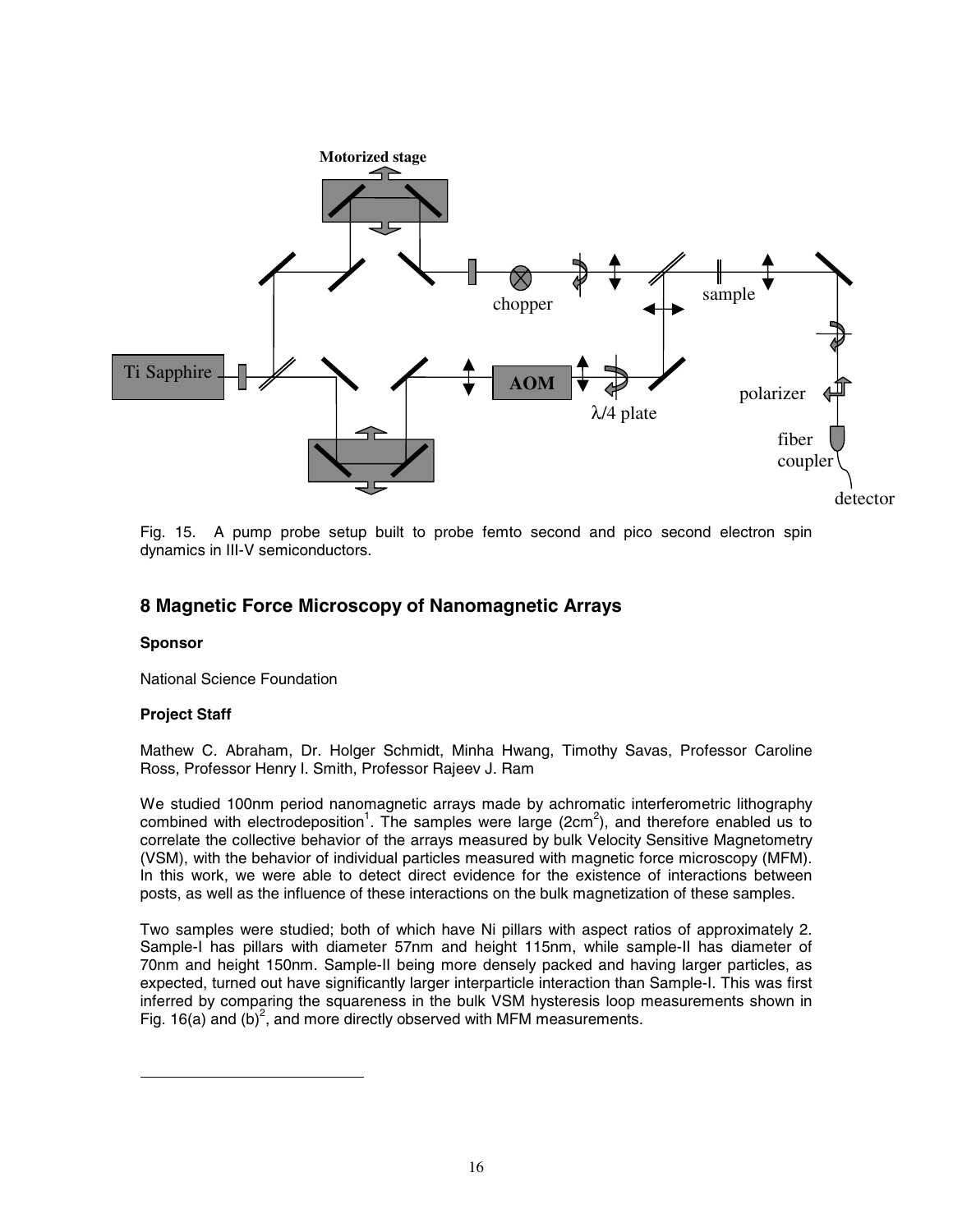In all the MFM measurements presented, the magnetization of the tip is directed perpendicular and into the plane of the sample being imaged. Thus, regions in the sample having magnetization components out of the plane of the sample produced regions of bright contrast and vice-versa. The tips used were made of etched silicon with a tip radius of approximately 30nm and a sputtered 20nm layer of CoCr (Digital Instruments model MESP-LM). The stray magnetic field produced by the tip  $\leq$  2000e, was chosen to be significantly less than the average coercive field of the nanomagnets.

Figure 17(a) and Figure 17(d) are MFM images of sample-I in zero magnetization states. The images reveal that the magnetization of the nanomagnets are perpendicular to the plane of the sample. Also, since the spatial resolution of the MFM is ~30nm and the response of the cantilever is relatively uniform over the surface of the nanomagnets, indicates that the magnets are single domain. Figure 17(a) is a "coerced" state obtained by first saturating the sample with a large external magnetic field in the direction out of the plane of the sample and then zeroing out the magnetization by applying a magnetic field in the opposite direction - this state is marked as point X in Figure 16 (a). Figure 17(d) is the AC demagnetized state of sample-I. Figures 2(b) and 2(e) are discretized images of Figure 17(a) and Figure 17(d). And figures 17(c) and 17(f) are autocorelations of Figures 17(b) and 17(e) respectively. Unlike Figure 17(c), Figure 17(f) shows a clear checkerboard type signature indicating that sample is in its "ground state" where the interaction energies between the magnets are minimized. Figure 17(g) is an MFM image of a remnant state of Sample-II. Since there was a significant distribution in the sizes of the nanomagnets, clear MFM images for sample-II were difficult to obtain. Inspite of the unevenness of the sample, on discretizing the image (Figure 17(h)) and performing an autocorelation (Figure 17(i)), we find a clear checkerboard pattern similar to Figure 17(f). The checkerboard pattern is a macroscopic manifestation of the interactions between individual nanomagnets reminiscent of an anti-ferromagnetic ground state. The fact that the spontaneously occurring remnant state of Sample-II shows a strong checkerboard signature as opposed to sample-I which has to be AC demagnetized to display the same is a clear indication that interparticle interactions are significantly greater in sample-II as compared to sample-I.

In addition we were able to make MFM measurements in an adjustable external magnetic field. This provided a hysteresis loop for individual nanomagnets and an ability to compare micro and bulk hysteresis measurements. Also, by analyzing sequences of images taken at incrementally larger external magnetic field, it was possible to observe the influence of the magnetic state of neighboring posts on the switching field of individual posts.



Figure 16a) Out of plane magnetization hysteresis loop of Sample-I. Point X is the coerced state studied using MFM – see Figure 2.